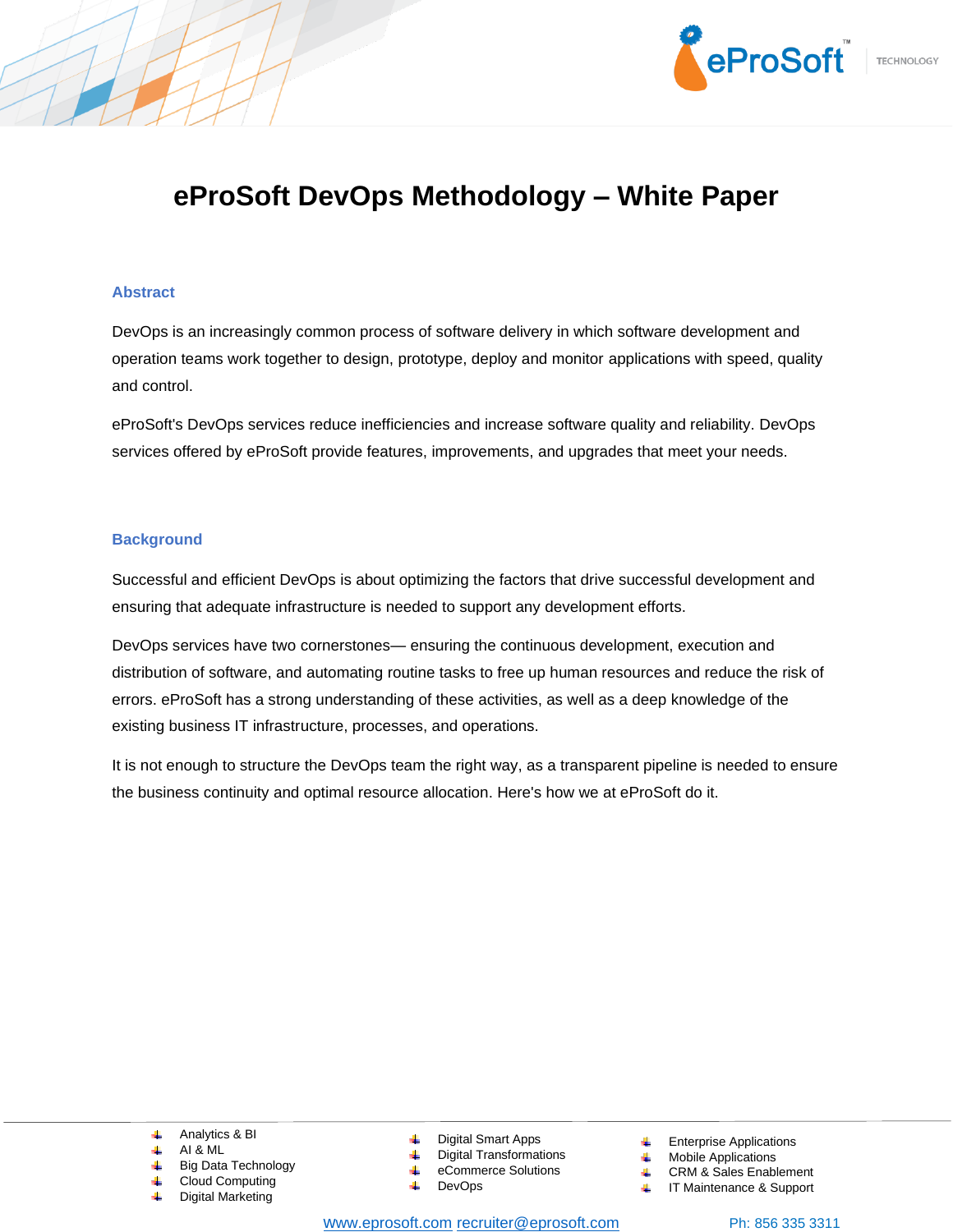

# **eProSoft's DevOps Strategy**



#### **Step 1: Plan**

The first stage of refining the current DevOps processes requires thorough planning with the below key steps:

- Determining current business issues
- Assessment of already/existing built-in IT infrastructure
- Audit of product delivery lifecycle maturity
- Implementation of the action plan needed to solve the problems the organization faces
- Application of the calculating performance metrics for evaluation
- Selection of the appropriate tools and processes
- Provide estimation of the timelines and cost for each operation
	- Analytics & BI 4
	- 4 AI & ML
	- 4 Big Data Technology
	- 4 Cloud Computing
	- 4 Digital Marketing
- Digital Smart Apps
- 4 Digital Transformations eCommerce Solutions 4
	- DevOps
- 4

w[ww.eprosoft.com](http://www.eprosoft.com/) [info@eprosoft.com](mailto:info@eprosoft.com) Ph: 856 335 3311

- **Enterprise Applications**
- Mobile Applications
- CRM & Sales Enablement
- **IF Maintenance & Support**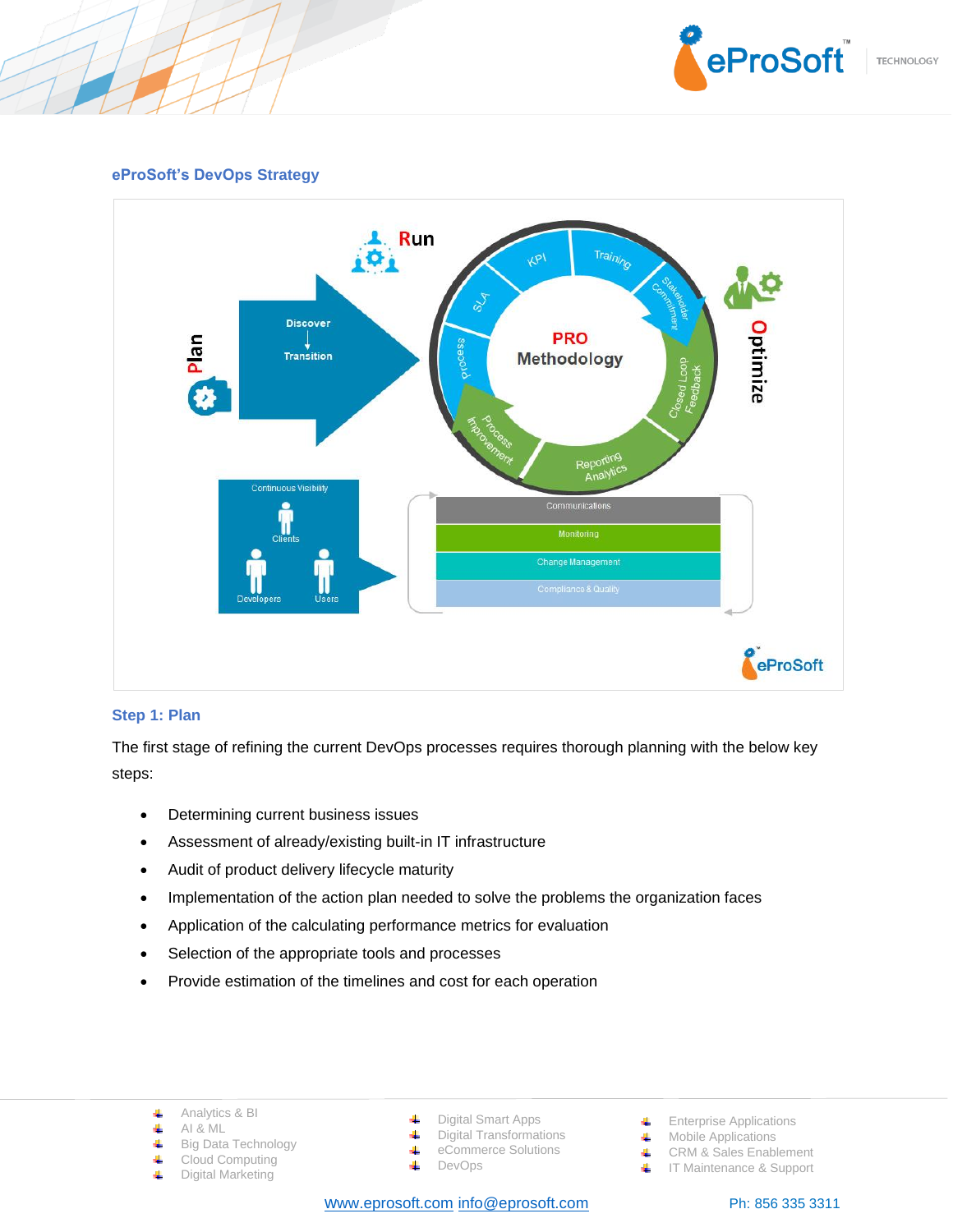

#### **Step 2: Run**

- Once the plan and projections have been prepared and accepted, the real work of implementation begins for execution:
- Implementation of Agile Application Development Lifecycle environment
- Development and implementation of procedures for the identification, tracking, recording and reporting of operations
- Completion of operational tasks as per the roadmap
- Validation of Automation, Configuration and Deployment activities
- Measuring efficiencies according to the predefined metrics

# **Step 3: Optimize**

If the defined business goals are met, the last step to boost the DevOps output is to ensure optimum resource allocation and business continuity:

- System processes involve constructive monitoring and problem resolution
- Determining and rectifying the origin of the issues
- Continuous improvement of existing workflows and operations
- Updating, patching, updating or migrating existing infrastructure to a new Cloud platform
- Ensure organizational business standards are always high

The main problem is that even if this process might seem simple and straightforward, there are actually quite a lot of underwater reefs in it. Vague requirements, weak infrastructure knowledge, outdated technology and lack of managerial support to transformational grassroots initiatives are just a few of these challenges.

This is why working with a trustworthy managed services provider such as eProSoft, can be a great solution, because we ensure our tools, skills and processes are in place to assure successful completion of the project.

- Analytics & BI
- 4 AI & ML
- Big Data Technology 4.
- Cloud Computing
- Digital Marketing
- Digital Smart Apps
- Digital Transformations
	- eCommerce Solutions
- 4 DevOps

w[ww.eprosoft.com](http://www.eprosoft.com/) [info@eprosoft.com](mailto:info@eprosoft.com) Ph: 856 335 3311

- **Enterprise Applications**
- **Wobile Applications**
- CRM & Sales Enablement
- **IF** IT Maintenance & Support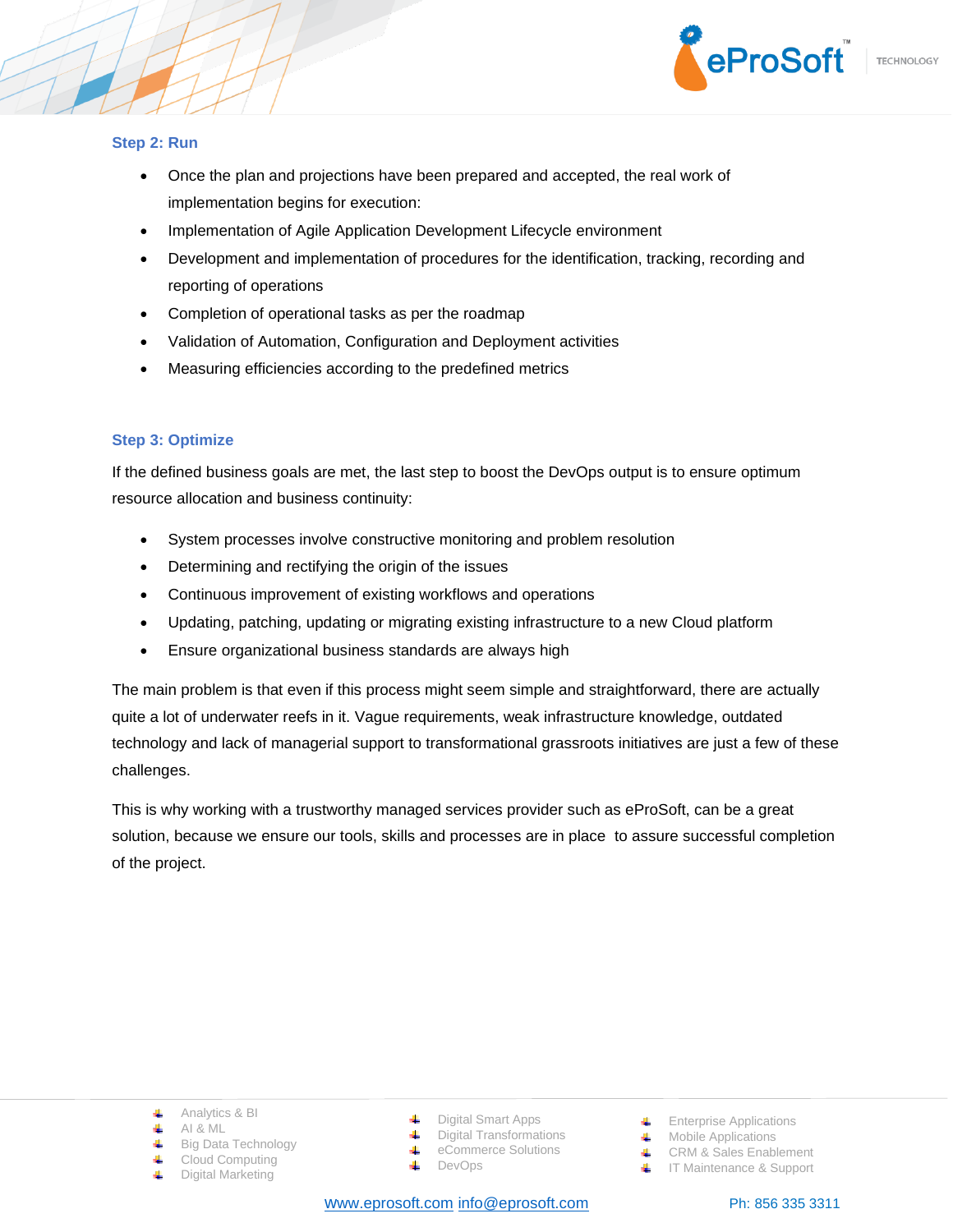

### **eProSoft's Managed Services**

## **1) Infrastructure Management:**

Managing the infrastructure is a fundamental building block for any enterprise that seeks to achieve the DevOps methodology.

## **2) Configuration Management:**

Management of configurations standardizes resource configurations and enforces their status across IT infrastructures. Senior DevOps engineers will enable your company to do that in an agile and automated manner

#### **3) Code Inspection & Integration:**

Clean coding provides the basis for continuous integration. Experienced DevOps engineers will work with your team to help check and improve code, verify deployment artifacts and help ensure quality reporting and application creation.

#### **4) DevOps Automation Service:**

Automating the deployment process increases the flexibility and productivity of organizations while reducing overall production time and associated risk.

# **5) Virtualization:**

Virtualization allows developers and IT teams to use the same compute and network environments, further break down barriers within a DevOps organization and substantially reduce costs.



- 4 AI & ML
- Big Data Technology 4
- 4 Cloud Computing
- Digital Marketing 4

Digital Smart Apps

- 4 Digital Transformations 4
	- eCommerce Solutions
- 4 DevOps

w[ww.eprosoft.com](http://www.eprosoft.com/) [info@eprosoft.com](mailto:info@eprosoft.com) Ph: 856 335 3311

- Enterprise Applications
- **Wobile Applications**
- ₩. CRM & Sales Enablement
- 4. IT Maintenance & Support

Analytics & BI